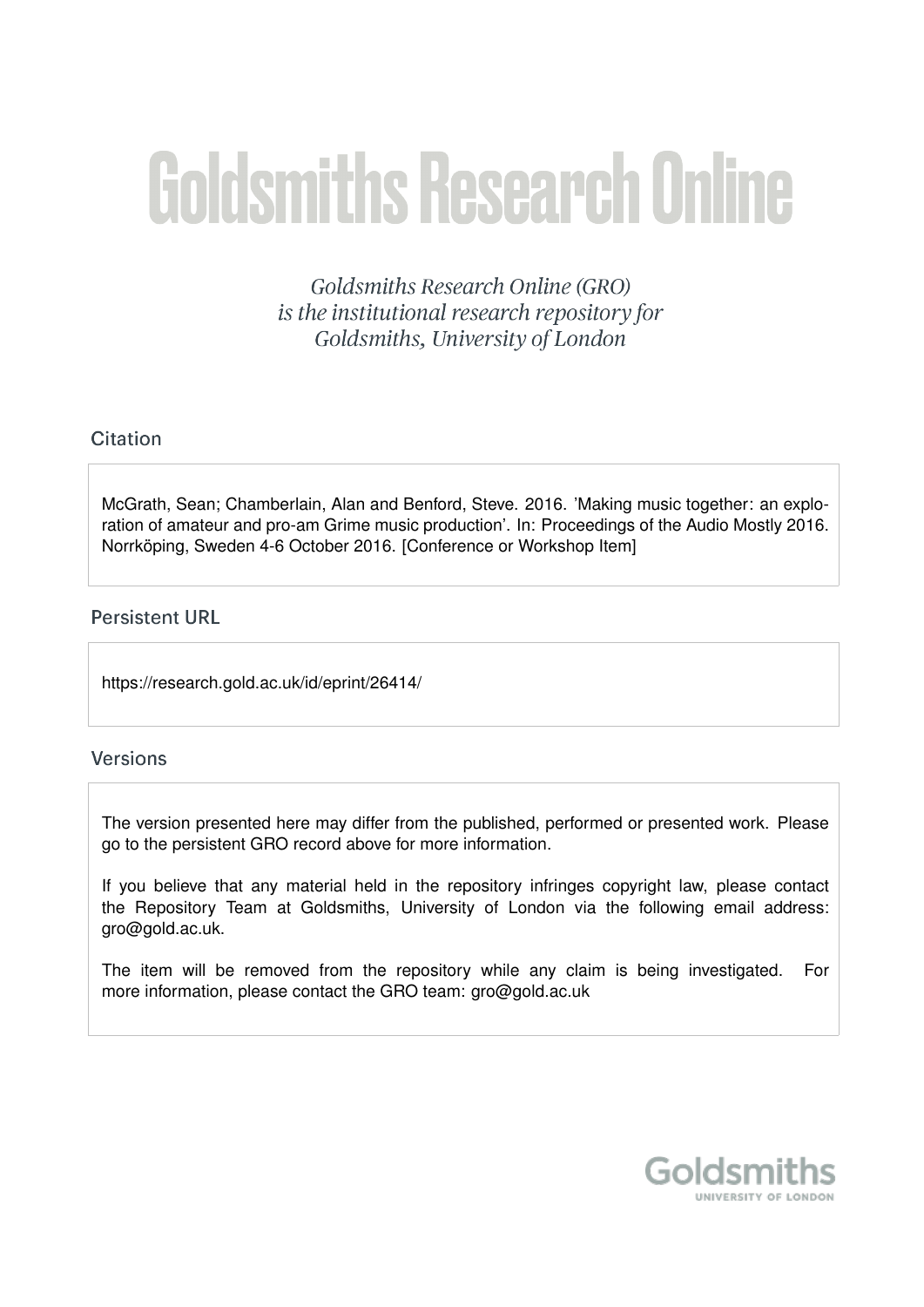# **Making Music Together: An Exploration of Amateur and Pro-Am** *Grime* **Music Production**

Sean McGrath Mixed Reality Laboratory The University of Nottingham Nottingham, UK sean.mcgrath@nottingham.ac.uk

Alan Chamberlain Mixed Reality Laboratory The University of Nottingham Nottingham, UK alan.chamberlain@nottingham.ac.uk

Steve Benford Mixed Reality Laboratory The University of Nottingham Nottingham, UK steve.benford@nottingham.ac.uk

# **ABSTRACT**

This novel research presents the results of an ethnographic study, which focused upon the production of an EP created by an amateur and a pro-amateur producer. The research presents their production practices across the production workflow, from inception and ideation through to completion. The paper describes the distinct processes that occur when collaborating on the production of the EP. The exploration here discusses the use of software systems to facilitate production of a series of music tracks. We further explicate the use of technologies in the production settings, and these range from mobile devices (smartphones) through to digital audio workstations. Further to this, we start to map out how the technology used affords and supports collaboration and communication across a distributed context. We respond to our findings by presenting a series of design implications that address the research.

# **Keywords**

Music; Production; Ethnography; Amateur; Professional; Coproduction; Collaboration; HCI, Creativity; Innovation; Audio; Digital; Workstations.

# **ACM Classification Keywords**

J.4 Computer Applications - Social and Behavioural Sciences: *Sociology*.

# **1. INTRODUCTION**

This research focuses upon a specific group of users, amateurs and pro-amateurs, both with differing experience of creating and producing music using digital technologies. We present the collaborative efforts of an amateur and a pro-amateur in their endeavor to create music. Individuals here work within the space of an emerging genre of music, grime. We placed our focus upon this emergent scene, as we had previously worked in the area and had developed an insight into some of the existing production practices, this is a key element of our research methodology. The scenarios afforded us the opportunity to examine production practices that revolved around sampling digital audio from an eclectic range of sources in their writing and production practice. Ethnographic methods enable a rich exploration of context and have been used in this space to uncover the intricacies of working practice [1] and go beyond prevailing assumptions to explore social and contextual issues therein [5]. We were also able to explore issues relating to both distributed collaboration and the application of different levels of technical (music knowledge) and technological (production) skill. We recognize that new web technologies have changed the way that people engage with music socially [3] and also consider this an important factor in our work. This research offers an insight into the aforementioned themes that has yet to be fully rendered in an ethnographic way, in respect to the fields of HCI or CSCW.

The design and development of software systems for musicians has been explored in context [13]. Much of the research within this space considers the important factor to be the context of use  $[14,26,30]$ . While novel insights into these particular cases are useful in informing the design of future systems, the world of grime music production is still largely unexplored. With the rise of bedroom producers [21], this research offers an insight into an evolving, vibrant and important section of the music production community which has thus far been largely overlooked. The themes used to frame professional production research often focus upon efficiency and effectiveness. These are certainly relevant in a professional studio setting, as both time and resources are allocated to a project, and as the old adage goes "*time is money*". As part of our research we visited Abbey Rd Studios, where a studio can cost £3500 (excl. VAT) a day, with studio engineers costing up to  $\pounds1000$  a day, and the use of Avid's Pro Tools<sup>1</sup> and operator is an additional £500. The amateur and pro-amateur context presents a unique set of research challenges that differ greatly from that of a professional production scenario [20]. In order to fully understand and appreciate the world of the Am/Pro-Am producer in a detailed manner we have taken an ethnographic approach to both explicate and appreciate the practices associated with music production, which provides a rich contextual account and help in informing the design and development of production and performance systems [1,5]. The work here aims to build on existing research into designing and developing information systems for amateur musicians [25]. It is also important to tease out some of the challenges presented in using modern computer systems to create music in a collaborative and cohesive way [8,15,27]. Ethnographic approaches enable the exploration of complex social structures and environments through participation and involvement of the researcher [22,23]. Ethnography enables the exploration of context through observation and presents opportunities to ask questions and discuss motivations and reasoning, offering a 'way of seeing.' [31]. Ethnography provides one with the tools to begin to untangle the complexities of working practices and provides a social understanding that moves beyond objects and environments [22]. Through this contextually rich method of exploration, a holistic view of working practice can be considered, highlighting issues that other approaches and methods may fail to explore [11] Here the aim is to utilize techniques such as observation and discussion [28] to define and describe the working patterns and behaviors taking place [10,11,12,16].

# **2. METHODOLOGY**

 $\overline{a}$ 

A key part of our ethnographic analytic relates to what is termed, "*vulgar competence*", that is to say in order to understand the practices of participants/members, one must first become a

<sup>1</sup> ProTools - http://www.avid.com/pro-tools (2016.)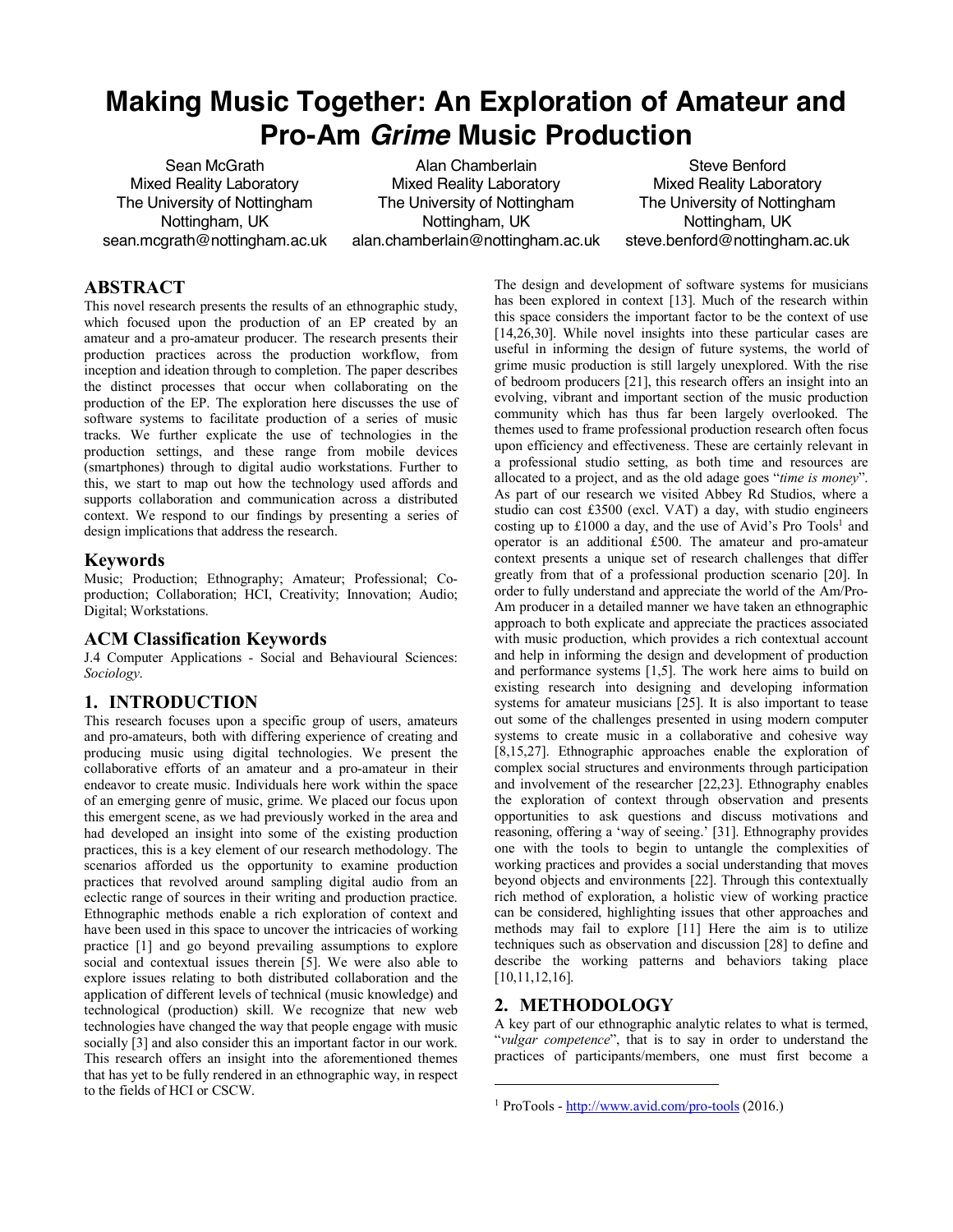member[16]. Two researchers were involved in these studies; both had skills relating to music production, both had worked in music production research. Both had written on the grime scene [7], amateur music production [19], digital instrument design [4][24] and music consumption [6]. Visits took place up to three times a week. Each visit typically lasted between half an hour and two hours. Participants were observed in their working environment over the course of the development of their EP. Informal interviews also guided the work, taking place at the end of the week - discussing events of the week and future plans. The location varied from week to week. Often the visits are in one of the participants' homes and sometimes, involved being with the participant while travelling. This enabled us to capture the practices surrounding the music production process such as supporting activities, including; discussions about production, planning and ideation.

Multiple forms of data were captured. Notes, photographs, audio files and telephone conversations are used where visits cannot be organized. The researcher has access to a private discussion group on WhatsApp. WhatsApp is a cross platform instant messaging service for mobile phones. Messages can contain text, media or a mix of both.

#### *2.1.1 Participants and Production*

Our attention was focused upon the work of two participants who worked collaboratively on the production of grime EP. The participants were know to the researchers and sampled in a purposive manner. The study was not based in explicating the differences between Pro-Am and amateur production, but focused upon their 'working' practices. *Participant 1 (A)* is an amateur rapper, with some experience playing the bass guitar and keyboards and some production experience. *Participant 2 (P)* is a pro-amateur electronic dance, grime, Dubstep and old school Garage music producer, working in a semi-professional capacity. The amateur and pro-amateur complete much of their work in different locations; therefore there is a need for technology to mediate between both parties. Much of their communication and collaboration happens online, through various social media tools and via e-mail and telephone conversations. Each individual uses their own laptops for production, including different digital audio workstations. The amateur and pro-amateur have worked together for several years, culminating in the production of multiple tracks and collaborative efforts manifesting in music videos on YouTube and productions for pirate radio stations. They have previously produced two records and several music videos. The amateur performs live in a number of settings, ranging from open-mic nights to digital radio and in collaboration with popular YouTube personalities. The pro-amateur works part-time as a DJ in the evenings and at weekends he works as a mix engineer in a small, independent studio. During live performances, the Pro-Am integrates many of his compositions and remixes into his set list of tracks. The amateur features on a number of projects in collaboration with professional artists and producers. Both the Am and Pro-Am profess a passion for producing and performing music in this setting, with a varied set of skills and experience.

Permission to make digital or hard copies of all or part of this work for personal or classroom use is granted without fee provided that copies are not made or distributed for profit or commercial advantage and that copies bear this notice and the full citation on the first page. Copyrights for components of this work owned by others than ACM must be honored. Abstracting with credit is permitted. To copy otherwise, or republish, to post on servers or to redistribute to lists, requires prior specific permission and/or a fee. Request permissions from Permissions@acm.org.

ISBN 978-1-4503-4822-5/16/10…\$15.00

DOI: http://dx.doi.org/10.1145/2986416.2986432

Each grew up listening to the emergent genre in various forms: dance, old school garage, dubstep and eventually grime. Their motivation for working together is that the partnership has yielded successful productions in the past and that their workflows, "do not conflict". They listen to a similar library of audio therefore they have what they describe as a, "shared vision" of good production in this space.

## **3. PRODUCTION OVERVIEW**

The artists typically work in different physical spaces and at different ends of the workflow. The amateur focuses on creative production and editing practice, wherein he writes lyrics and fits them to an appropriate melody. Through a series of iterative edits and feedback from the Pro-Am, the production is then, 'handed over' to be mixed and in some cases re-produced using more advanced tools and capitalizing on the broader skill set of the Pro-Am. For the purpose of this work, we follow the work of the amateur in describing his workflow and the mediation that happens between him and an external party, the Pro-Am. The term workflow hereafter will refer to the process undertaken by the amateur.

#### **3.1 Workflow**

The work here discusses management of a collection of sounds (library) and the process of creating a track (workflow.) Much of the work here explores the use of the digital audio workstation (DAW.) In the context of this study, the amateur producer's work is the main point of focus. We explore their use of FruityLoops<sup>2</sup> for the purpose of production in a commercially available DAW. We also explore the workflow across multiple technologies, where collaborations often end up in a social space. This includes the use of WhatsApp<sup>3</sup>, an instant messaging platform, to produce music collaboratively. The research aims to unpack the workflow and describe creative practice in this context [9,17,29].



#### **Figure 1 - Workflow description**

The relation to context here is critical in identifying the subtleties of music production as a practice. The workflow contains the following processes:

- *1. Ideation and Planning*
	- Acquisition of sounds
		- Sketching ideas on paper
		- Exploring and maintaining a library of sounds
- *2. Production*
	- Composition of a chorus in the mixer
	- Composition of verses in the mixer

*3. Editing*

- Structuring and re-structuring in playlist
- Creating a space for vocals
- *4. Talk*
- Feedback (Pro-Am to Am)
- Negotiation of feedback (two way)
- Discussion (process)
- *5. Iterate*

l

*AM '16,* October 04-06, 2016, Norrköping, Sweden © 2016 ACM.

<sup>&</sup>lt;sup>2</sup> Fruity Loops - https://www.image-line.com/flstudio/ (2016.)

<sup>3</sup> WhatsApp - https://www.whatsapp.com/ (2016.)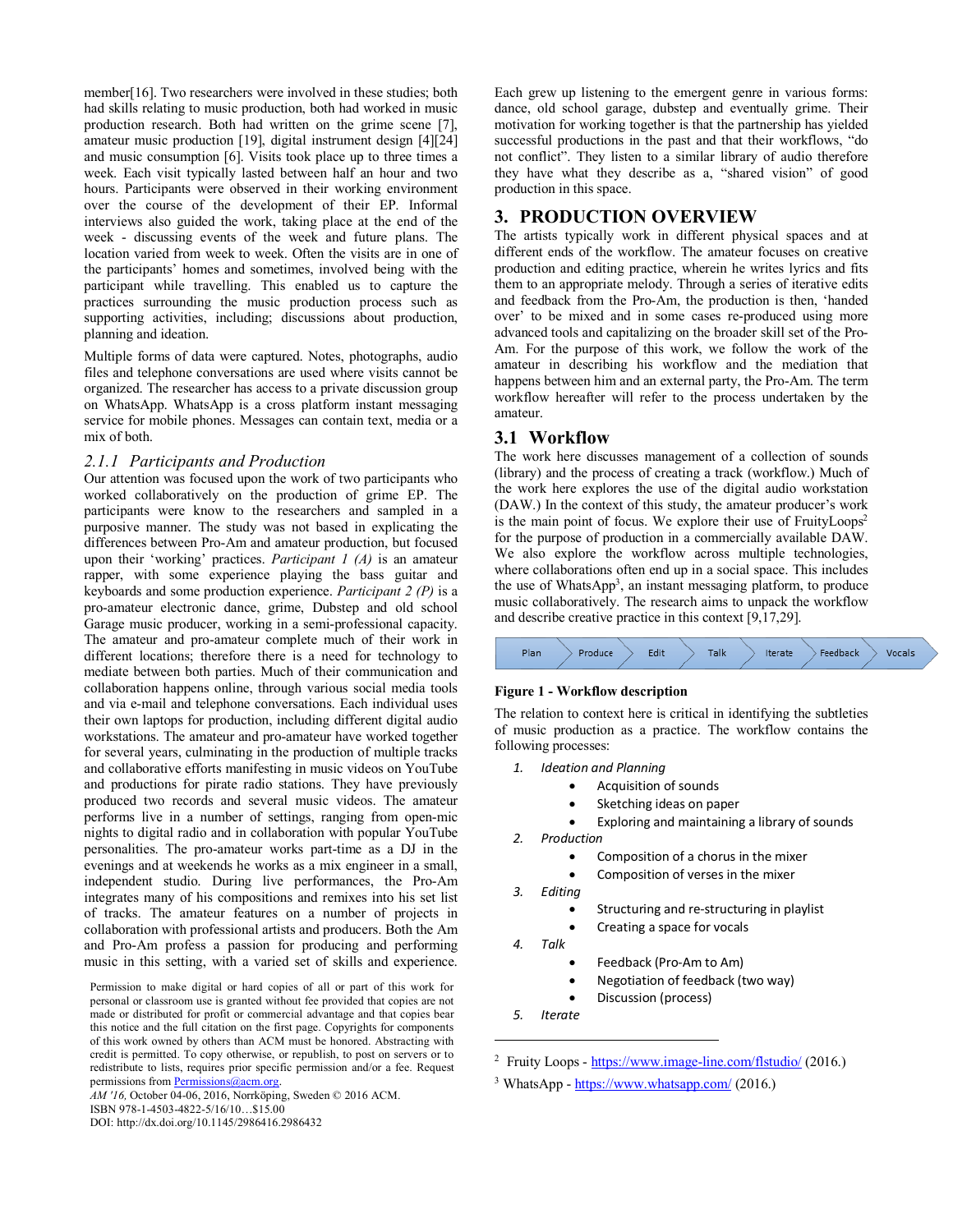- Professional production
- *6. Feedback*
	- Sending audio back to the amateur
- *7. Vocals*
	- Ideation and editing to create ideas and space
	- Applying vocals on top of audio tracks

#### **4. PRODUCTION PROCESS**

The production begins with a library of sounds that are captured and curated by the amateur. These range from clips of birds singing to the ignition of a Honda engine. These sounds provide the basis for composition and are used in a playful way to initiate compositions. The devices, processes and locations used for capture are presented in table 1 below.

| <b>Capture Tool</b> | <b>Source</b>                              | <b>Process</b>                         | Output          |
|---------------------|--------------------------------------------|----------------------------------------|-----------------|
| iPhone              | Recorded<br>snippets<br>(ideas)            | Trimmed & stored                       | Audio           |
| Microphone          | Live<br>performances<br>(mostly<br>vocals) | Stored in DAW                          | DAW file        |
| Laptop              | Internet<br>(YouTube,<br>SoundCloud)       | Stored in library,<br>retrieved in DAW | Audio           |
| iPad                | Improvisation<br>& live<br>performance     | Stored                                 | Audio/<br>Video |

**Table 1 - Tools used to capture sounds, processes, and media**

The amateur describes the practice of capturing sounds as a catalyst for creation and inspiration purpose and their importance.

*"It's like, creating something new requires a new sound. I always have my phone with me so if I hear something, on YouTube or outside or something, I record it for later. Who knows when it might be useful? Like, it can spark ideas and help me to create something new. That's where new ideas come from." [A]*

These captured sounds are described as, 'snippets' and 'samples.' They range from short clips of one or two seconds to whole verses, choruses or bridges from existing tracks. Commercial tools exist to capture and explore these sounds in different contexts, for instance the AKAI range of digital and virtual MPCs (music production controllers.) While these tools offer a professional platform for creative exploration, they lack the portability, flexibility, simplicity and freedom of the tools that the amateur uses. The context plays an important role in defining and describing this growing library of sounds; sound quality is of secondary importance. This is very different from the sound quality concerns, for example at Abbey Rd Studios.

*"I need to be flexible and so does the thing I use. My phone is simple and always on me. I don't have time to learn how to use complicated tools or the money to spend on things like that. I have my iPad and my iPhone for recording stuff that I like. If I'm at the computer and listening to a tune, it's easier to grab stuff on that. You*  *don't have the computer with you all the time though, do you? I get that it doesn't sound great, but it's just an idea. That's what I need it for." [A]*

Sounds captured on mobile devices are then stored on a computer. Sounds are grouped according to themes. This structure of themes is loose and fairly transient, describing audio content through elements such as length (4 and 6 describe bars for example.) Descriptions about the type of sound are also used. Terms such as 'dark' and 'vibes' offer a means to navigate to a sound particular to a concept. Sounds migrate from one folder to another, where the artists' perception about the sound changes over time. The artist gives the following response when asked about moving a sound from the 'beats' folder to the 'dark' folder.

*"It's changed. When you play with a sound, like properly explore it, you can change how you think about that sound. It's not always right for something. Sometimes you have to find a place for it." [A]*

The concept of finding a place for sounds is the essential process of composition. Simple manipulations in sounds often result in movement between folders or themes here to a place with a better 'fit.' These themes are personal to the artist and offer a shifting, emergent but controlled structure in which they are comfortable with working. In this context, there are also section specific descriptions, where a sound has a specified purpose or place. The folder with 'hooks' for instance, offers a simple melody. The artist uses these 'hooks' as a starting point for creation, as he puts it, "to build around." Figures 2 and 3 present a view of the library from different perspectives. The first shows the library, as it is stored on the file system. The second shows a view from a digital audio workstation.



**Figure 2 – Windows Explorer library. Figure 3 – DAW library**

While each library points to the same audio content, the descriptions in both differ. The structures act as gateways for storage and retrieval. The view from Windows explorer for instance stores all sounds under a single descriptive term, where new captures can be named quickly under a generic title. The structure imposed in the DAW presents a broader range of terms and breakdown of categories, where importing the appropriate sound for context is important. Effective decision making is key in this space. The increased complexity of the work here presents a greater range of creative choices to be made. The work of storing sounds in Explorer is described as "quick," and "simple." Equally, finding a sound to fit a particular context relies on effective decision making, largely through trial and error. The producer here describes the importance of "*mapping*" and "*finding*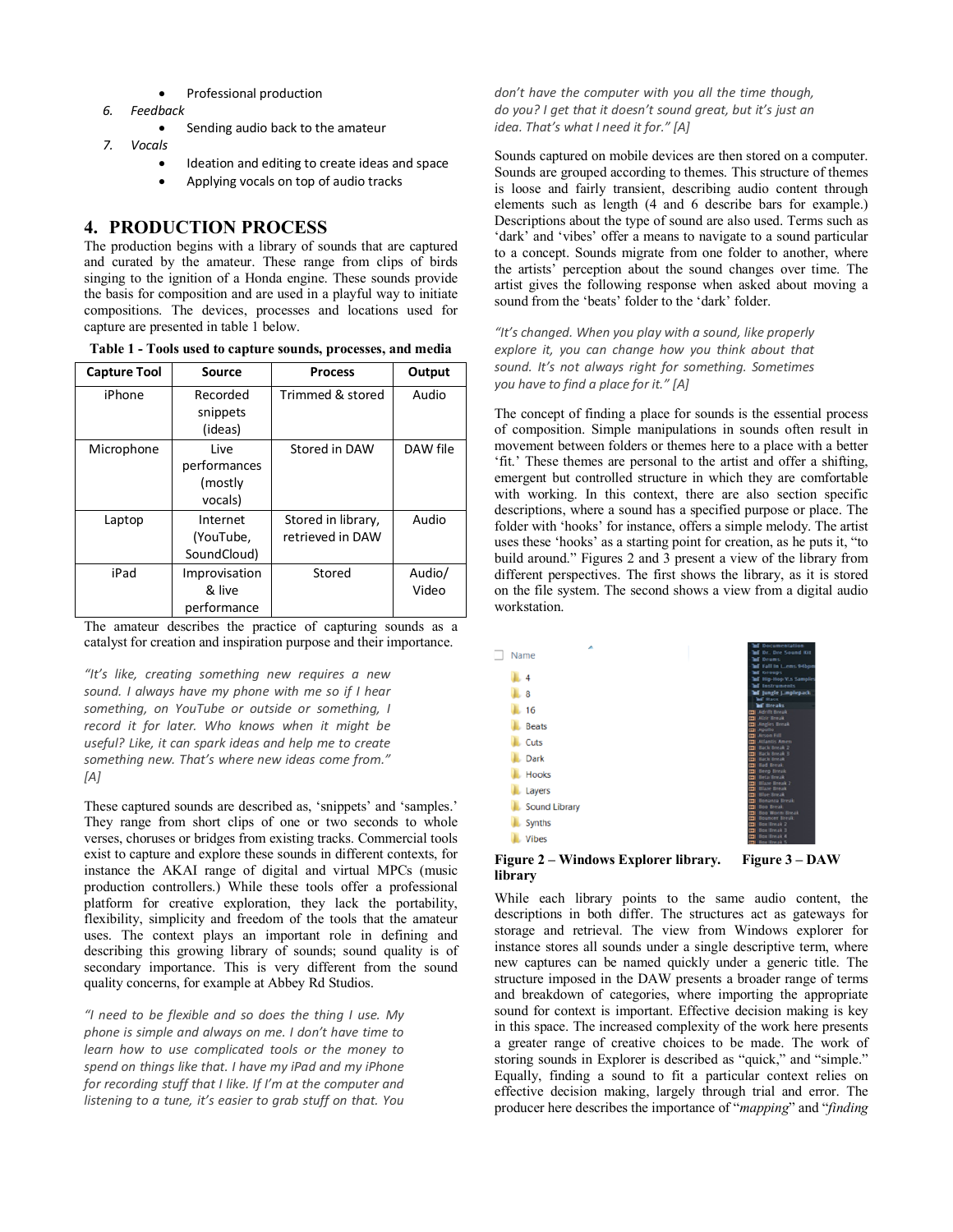*the right sound*." This is clearly an important task, as the composition process is fundamentally about finding and fitting a sample. In some cases, the context of using FruityLoops extends to multi-party collaborations on the same laptop. The Pro-Am may intervene if he happens to be in the same space, though this is rare. In this way, it is also important that descriptors are not overly personal, here and during the hand over phase where the Pro-Am takes creative control. This is highlighted in the naming conventions of the two structures. In the first, terms like 'cuts' and 'hooks' present an individual and personal meaning to the producer. In the DAW, descriptions pertain to a genre (jungle, hip hop) or artist (Dr Dre Sound Kit.) Elements in the DAW are divided by instrument and named according to an intended section of use (break, chorus, verse.) While there are some similarities between the two libraries, there is evidently more need for structure in the DAW. Richer semantic descriptors present the opportunity for further exploration in search. In the context of being able to explore a broader structure of categories, particularly where the producer is exploring a sound against a pre-defined narrative, the formal structure offers further opportunities to make creative decisions about their working processes. The amateur spends most of his time working in finding a suitable sample from an ever-growing library of sounds. This task is largely a manual one, though his self-imposed structure offers some support in the creative decision making process. There are two distinct processes that can be identified here. Firstly the process of finding an appropriate sound and secondly, the task of editing that sound to make it fit a section of a song. We will explore the latter in the next section.

#### **4.1 Writing a song**

The amateur producer begins with a concept and central theme. In the example presented here, the amateur selects a theme of antiestablishment. Once a sample has been selected the amateur can then migrate to working with a pen and piece of paper. Sketching out keywords, rhymes and phonetically related sounds under columns without headings provides a basis for structure. The artist starts with the folder name of the sample and sketches out words under columns. These groups of words then provide a starting point for further creative triggers. The narrative that forms is largely based around the words and tapping or gibberish to fill gaps and build further structure Associations are defined horizontally (themes) and vertically (rhymes). Table 2 presents an example. While planning, a section may be looped anywhere from three to twenty five times while composing lyrics for the section. We present an example of a sketched work structure in the following table.

**Table 2 - Example of a related words sketch**

| Away | Vision   | Game | Rain | <b>Strings</b> |
|------|----------|------|------|----------------|
| Pay  | Position | Play | Pain | Thin           |
| Wage |          | Wav  | Hate | Fraying        |

#### *4.1.1 Refinement*

The artist then moves to the playlist to define the structure of the song. Here, tracks or segments are imported, labeled and cut or extended to match the rehearsed structure. This is where the blocks of music are built and the first evidence of a song having structure within the DAW. This process also takes into account where gaps for vocals fit and placement of music in time. Gaps are often added once the space is "full" as in figure 4. The mixer offers a similar way of working, through restructuring and refinement, but for levels (amplitude, panning.) The artist moves

between these views during the process of refinement. The DAW is configured to loop the section being worked on in iteratively. This allows the artist to work in isolation. Much of the initial work takes place in the playlist, as the artist describes it doing "high level tasks." Towards the end of the refinement process, he relies largely on the mixer as his tool of choice, focusing on lowlevel manipulation, as he describes it "tweaking." In this space, the artist clearly defines where the track is meant to be heard and mixes according to a pre-conceived notion. This space is usually reflective of the lyrical component and in the case of the antiestablishment composition; the artist describes a vision of it being played on pirate radio in the evening.



**Figure 4 - Instrumental Sections in the Playlist**

The artist describes the process of selecting and editing a sound for a specific purpose.

*"I tweak each track. I'll go back later and make changes, but for now I need to get the right sound for each part. I'm going through my library to find the right sound for each part and later I'll do things like mess with the pitch and chop it up. I need to get a feel for how this will sound as a full song before I make small changes. It's like with lyrics. You need a theme before you can start writing. The mixer is where I compose but also where I put the foundations down. I'll tweak it later when I'm happy with the sound I get." [A]*

This process is distributed between the device (capture device and laptop) and the tools used to express lyrical components (pen and paper.) Many of the early ideas that the amateur has on pen and paper do not work out in production. The artist expresses a desire for flow in the sense of acquiring a sound and cutting it digitally, then moving to a piece of paper and pen to sketch idea that relate to the sound, then moving back to producing a track from the ideas. He relies on listening to the sound over, while sketching out a narrative. This enables the mapping of sounds to potential lyrics and helps to define the structure of the lyrical components by having a basic sound to work from. The amateur describes this in the following way.

*"It's about flow. I need it to keep looping over so I can see how it fits. Like, how am I going to fit this idea in the right place? I can change the levels later but it's good to start with a full track (all instruments at maximum level.) Working from there gives me the opportunity to be creative. I need to be creative. If I lose my flow it's done. I can't leave that place and if I do then I have to stop. I can come back to it later if I like it, but usually I don't. Sometimes I just scrap it and start again." [A]*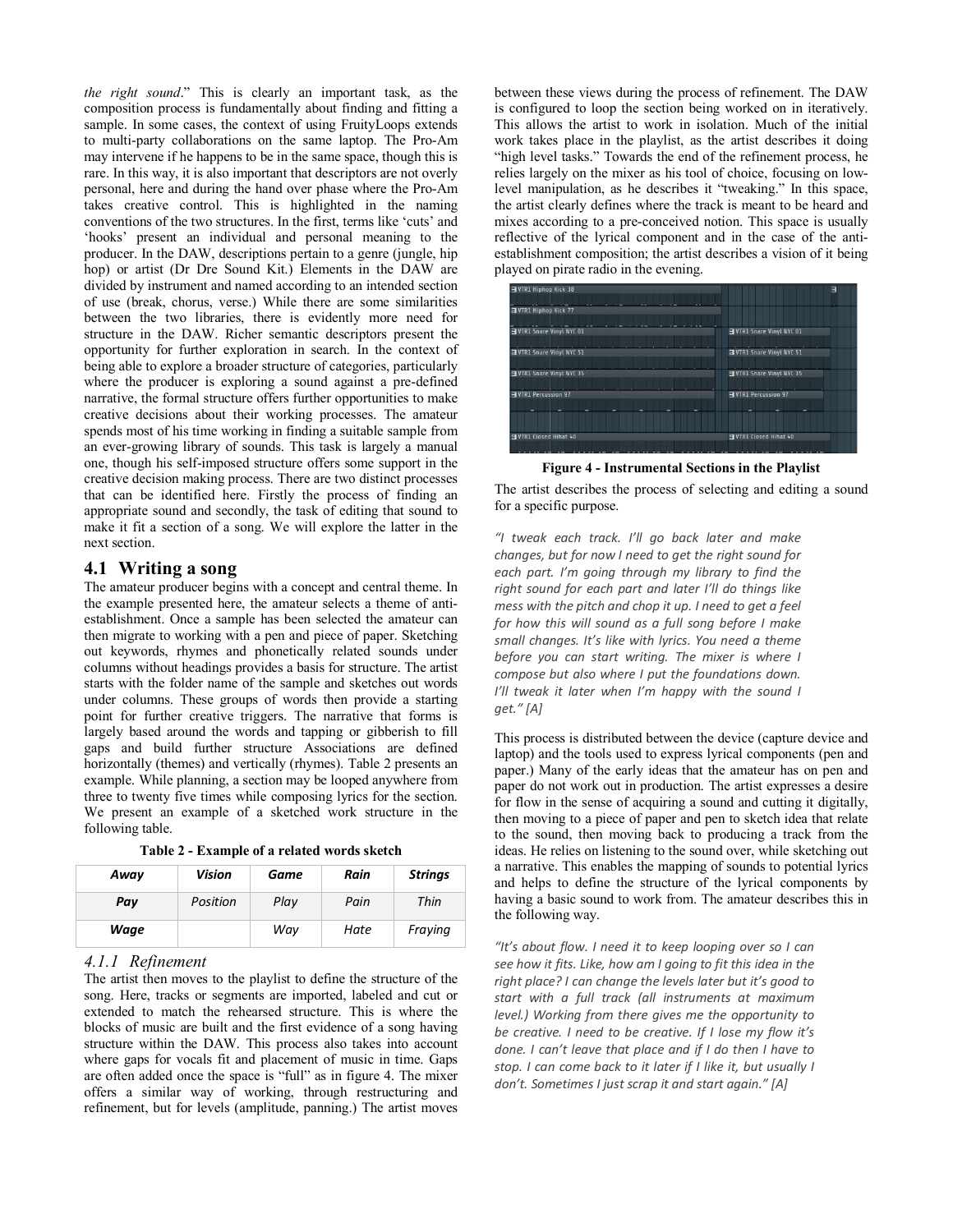Tweaking sounds to fit plays an important role in the decision making process of composition and production. The producer here migrates between the mixer and playlist in order to iterate. While the playlist offers the opportunity to work with a track holistically and tweak levels, the mixer presents a different layer of abstraction. The mixer plays a pivotal role, when fixing individual components and making small changes, particularly in early compositions. As the compositional process progresses, the producer leans more towards the playlist as an opportunity to tweak the overall sound.

#### *"I'm tweaking [using the mixer.] I'll move to the playlist once I'm happy with the sound, but I still need to find the sound I want here in the mixer." [A]*

Figure 5 offers a view of tweaking levels in the mixer. This shows the volume of each sound and how they are connected and chained across channels.



**Figure 5 - Configuring levels on the mixer to explore the sound**

#### *4.1.2 Implications for collaboration*

Much of the important metadata attached in this view is lost when migrating between tools or technologies, reflected in the handover stage wherein the Pro-Am takes control of production. The structure presented in figure 7 for instance, with clearly defined labels and sections, is lost once the track is exported and sent to the pro-amateur. In this example each of the sections are named by sample in use and can therefore easily be mapped back to the library of samples. This only works well in this case because of the knowledge between system and user. The loss of metadata when transitioning between tools presents obvious difficulties in terms of talking about the compositional process and communicating useful information about structure. The pro-am can load the FruityLoops project up to get an idea about the composition, though he relies on a distinct set of tools which do not closely match those used by the amateur. The difficulties must then be mitigated through discussion in WhatsApp. While some elements of the structural components remain intact, such as timbre, bpm, tempo, chord structures and order, the rich descriptors herein, including motivations and creative decisions are lost as soon as the tool in use changes. In this case, moving from FruityLoops to Cubase<sup>4</sup> or Pro Tools causes a loss in much of the metadata and implicit knowledge. The knowledge stored

 $\overline{a}$ 

within this structure becomes redundant when tools and people change roles.

In the planning and ideation stage the producer works away from the computer and uses a phone, pen and paper to plan and create. At the point in which the producer sits down at the computer to work on the track, they begin to create music in a tangible and iterative way. The lack of tools to integrate planning as part of the songwriting process is potentially flow breaking. Much of the implicit knowledge is embedded in the composition: beats per minute, choice of sounds and structure. The logic and reasoning behind the choices here though are not easily stored or retrieved. This implicit knowledge can be lost when sharing between multiple entities, for instance a session musician who is unfamiliar with the genre and typically bpm. We have already discussed the importance of making appropriate decisions. This problem is further compounded when the decision making process must happen in a collaborative, distributed yet inclusive way.

#### *4.1.3 Flow*

In cases where tracks cannot be aligned by time or made to fit a particular section, the artist makes a conscious decision to delete a project, "scrap it." The process of production, particularly in the ideation and planning stage, relies on efficiency. If the artist perceives it to be too difficult to make corrections in a piece, there is a breakpoint. The processes are time critical and a fresh production offers a new chance at creating something without the structural constraints. This break in the workflow is detrimental to the creative process. The artist makes the comparison to building a puzzle, where elements are uncovered and discovered systematically. In the example of a puzzle, the structure is not immediately obvious, but emergent over the course of a series of iterative processes. In the example of a puzzle, this happens through putting pieces that are similar together, until a broader image emerges, while recognizing that some pieces do not work well together. The artist describes this work in the following way.

*"Verses for me are where the art form comes in to it. I always try to be conscious about how layered my verses are with double meanings and conscious thought. The wording in verses for me is very important and I am often caught in balance between keeping a rhyming pattern and saying something clever, meaningful or just funny. Therefore I build my verses line by line, often like a puzzle, where I know the structure it needs to keep to sound easier on the ears; I just need to find the right words to fit in this structure to express my point." [A]*

The artist recognizes the value of efficiency in a creative workflow and the role of efficient workflow in quality control. The theme of quality emerges later in the paper where we discuss social media usage and the dialogue that takes place assessing quality between parties. The participant expresses their view of flow in this state.

*"I need to know that my music is good enough. If I send this out, I want to know that it is complete. If I put something bad out there, that's on me. That will always be related to me. If I don't come back to it and feel it, there's no point trying to fix it." [A]*

The narrative and flow is a constant concern in this process. The amateur describes a production process as similar to writing a standup comedy sketch, a piece of media that manifests as a

<sup>4</sup> Cubase - http://www.steinberg.net/en/products/cubase/start.html (2016.)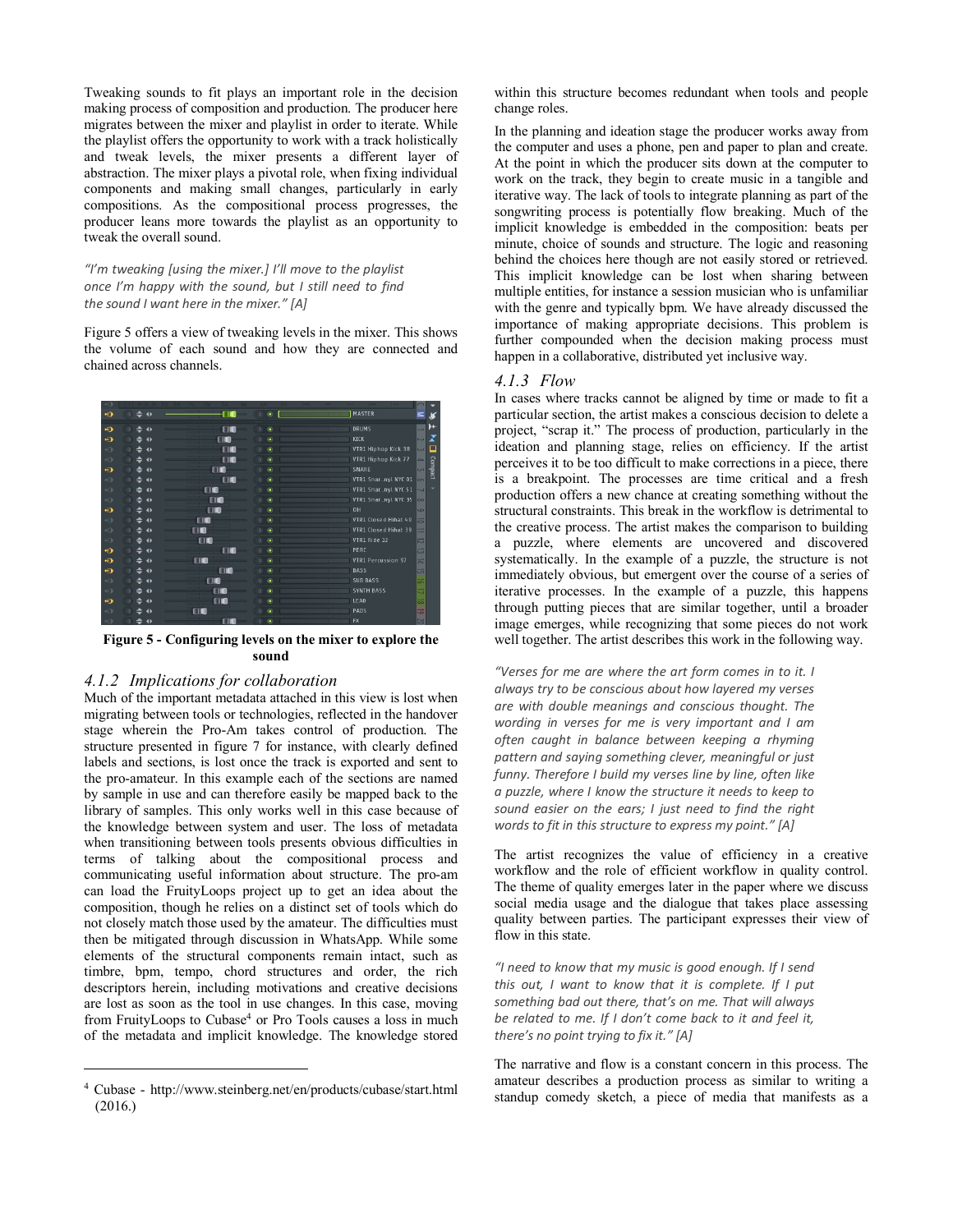performance. In creating an uncomfortable set of lyrics that match a consistent theme, we can begin to see the value of these compositional structures in the songwriting process.

*"They tell it how it is. They explore life, the difficult parts of it and make observational humor out of it. For me, that's my inspiration. Taking life and looking at it through a lens. Music gives you that opportunity, to talk about things that people are uncomfortable with. They talk about a problem, a situation, an area of life. That's how I write my music." [A]*

It is possible here to think of the music as two separate elements in terms of composition. While the music is composed on the computer and lyrics are written using paper and pen, the structuring of folders enables the artist to find a sound which is appropriate for a given narrative. A meaningful composition with lyrics matching the theme of the sound is important. The artist describes verses as the 'art form' and justifies the use of multiple instruments with the same sound as 'layered.' The structures presented in the operating system and in the DAW offer explicit knowledge in this domain about storage and retrieval, including which sounds might be a good fit for the musical context. Much of the knowledge herein is internalized and managed through a process of trial and error. The structure provides a basis, a point of entry for discovery, though is not always appropriate for context. The tools make it relatively efficient to add, remove or change a sound in the space of a few drags or clicks of a mouse, so that as the artists' perceptions about certain tracks change, so can the structure of his library. This process is critical in managing the flow of the producer and ensuring that their focus is on the narrative and emergent flow, as he describes it 'art.' This also presents concerns. A sound can be used in multiple ways but has to be ascribed a single descriptor. The characters and features of the music are not considered here. There is a process of discovery where tools could provide an additional level of support in discovering music, which is compositionally similar. Suggestions could be offered by matching samples according to musical elements of the track and presenting an additional layer of knowledge beyond loose semantic descriptors. Sounds that are 'darker' for instance, may share qualities in tonality or timbre, which offer opportunity for automation and a series of iterative suggestions to support the flow of work.

#### **5. THE ROLE OF SOCIAL MEDIA**

At the stage in which the amateur is happy with a core concept or idea, the work then becomes collaborative, offering a platform for conversation and further iteration. This happens in a geographically distributed setting wherein the amateur and proamateur are situated in different locations. Meetings typically happen fortnightly to refine productions that are seen as valuable. The majority of their workflow happens online, conversing and sharing sounds through WhatsApp. The back and forth that happens enables the track to be structured in a collaborative way while each artist works with their chosen set of tools. The amateur relies heavily on FruityLoops as a commercial DAW. The Pro-Am works in a variety of DAWs, including Cubase, ProTools and Logic Pro. Unlike the amateur, the Pro-Amateur relies on extensive banks of commercial, pre-compiled sounds such as Native Instrument's Komplete. The pro-amateurs library of sounds is several hundred gigabytes larger than the amateur's. These sounds are of a professional standard and sample a variety of instruments and effects.

Social media plays an important role in how producers talk about their music. Each section is worked on iteratively and sent backwards and forwards using WhatsApp. The process here relies on the formation of ideas and structuring, with a rich set of semantic descriptors about the intention. The pro-amateur is largely responsible for mixing and mastering, while the amateur has the responsibility of planning and creating. This continual feedback loop offers the amateur the get feedback on his creations. The pro-amateur provides measures of checks and balances in his role. The amateur has a say in the composition. The pro-amateur will typically respond to a clip on WhatsApp with a re-composition of the clip, according to their narrative. This back and forward process can take the form of multiple iterations, with a discussion forming around: style, structure, narrative, flow and authenticity. We see evidence of both the amateur and pro-amateur using language about how the sound is authentic to the genre of music and how similar it sounds to music that has been categorized from the same genre. Understanding and analyzing the language used in production can offer real insights into the culture and practices of the producers [28].

Though tools exist within DAWs to enable collaboration, these tools require both parties to be using the same version and offer access to their production. As this presents its own unique challenges, the artists instead choose to work with their preferred technology and use WhatsApp as a tool to share thoughts, media and track progress. The amateur relies on terminology that pertains to a process. The pro-am relies more heavily on descriptions of the sound. An example of the types of language used is shown in table 3. Further examples have been highlighted in bold in the quotes from participants.

| Participant | Semantic terminology                                                    |  |
|-------------|-------------------------------------------------------------------------|--|
|             | widen, crop, trim, centre, clear, more space,<br>deep, true, old school |  |
|             | sweep, darken, drop, deeper, verses, flow,<br>beat, fuller, richer      |  |

**Table 3 – Differences in type of language used**

The type of language used here highlights the challenge of presenting a universal set of semantic descriptors in the context of collaborative music production. Terminologies such as 'sweep' and 'darken' for instance, do not have an obvious mapping to other terms such as 'widen' and 'crop.' With that said, there is inherent meaning attached to these terms as part of a workflow. This dialogue plays an important role in the two workflows converging on concepts and enabling representation of context specific goals across multiple workflows. The challenge of using different workstations to produce a track, which meets both participants' unique criteria, is presented in their shared workflow.

Where the amateur (A) has identified a sound of an acceptable standard, a bartering process then begins with the pro-amateur (P.) This bartering process encompasses both the acceptability of the snippet itself and an intended direction. This manifests as either a change to be made by the amateur or a handover to the Pro-Am for production.

*A: This is the kind of sound I'm going for.* 

*P: I like it. I think you should make it sweep across, sonas to make it darken.* 

*A: I'd like to widen the intro a bit so it sounds more real. I'll start at the centre and crop it down. I might trim the end. I don't think it's clear yet.*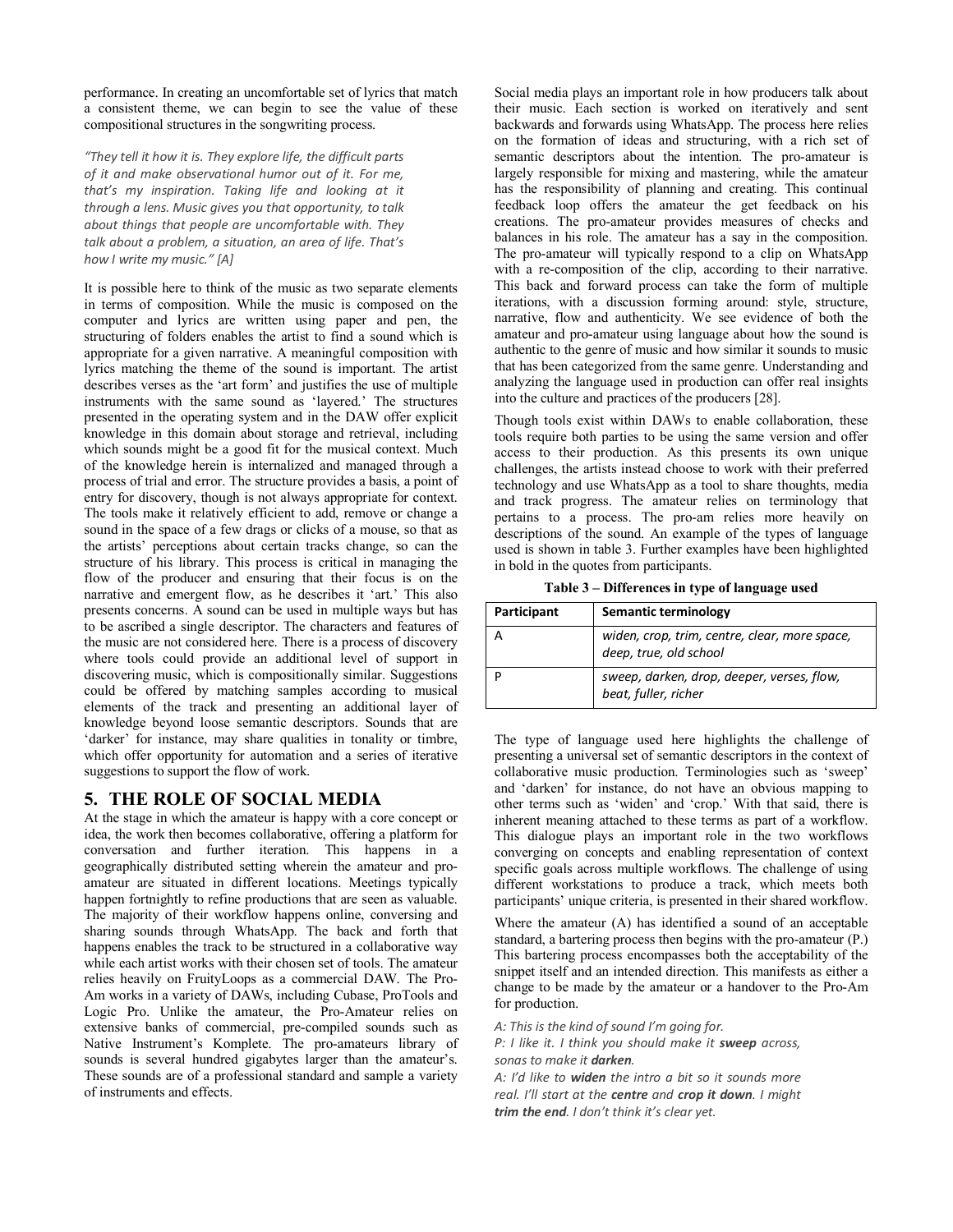*P: Sure. It also needs to have a drop. I'm not feeling it. Let me show you some bass. <media clip of a bass guitar playing a 4 bar riff> A: Ye ye that's what I'm sayin. Lemme see if I can do* 

*that in Fruity.* 

In this context, the participants talk about what they hope to achieve with a sound. The Pro-Am accepts the offering, but then presents a set of suggested changes. The amateur uses language, which pertains to specific functions in the application *(widen, crop, trim*) whereas the Pro-Am focuses heavily on perceptions of the sound (*darken, deeper*) and structural elements such as the drop. Media is used to mitigate this discussion, as something tangible. This offering of an audio snippet enables both individuals to understand each other's views. The next set of discussions presents issues around access and ownership.

*A: This is what I've done. <media clip of a 45 second composition>*

*P: Yeah. I'm feeling this. I'll start building this up and make it sound bigger. A: Cool. Let me know if I can help.*

At this stage, the offering of the amateur is sufficient to enable the Pro-Am to begin producing. This acts as a hand off, the initial idea presented in a media clip and formally accepted by the Pro-Am as a production in practice. The amateur opens up the opportunity for further discussion, 'Cool. Let me know if I can help.' The pro-amateur then works through a series of iterative steps to compose the track, eventually passing the musical element back to the amateur. For the purpose of brevity, the working practices of the pro-am in production are not documented herein.

*P: Here it is. You can spit (rap) over this. Let me know when you've got your flow. <media clip of musical composition>*

*A: Sick. I'll hyu (hit you up) when I'm done.*

Here the musical element of the track is complete and presented to the amateur to produce vocals for as an audio file. The amateur offers to 'hit you up' (initiate contact) when the vocals have been added to the track. The amateur then works on restructuring the vocals and associated narrative according to the new composition, where changes are present. Here, he reverts back to pen and paper to redefine structure and adjust to the changes made in the new version of the track. As the sound is complete, there is now a job of matching a narrative with loosely associated words to fit the context of a melody. He explains his motivations for choosing to work with pen and paper once again.

*"This is free. I can move things around, cross stuff out, you know. It's like, in Fruity there's no room to move stuff sometimes. How am I gonna say what I'm trying to say there? It's too much work. This way is easier." [A]*

The process is similar to that of early planning. Reverting back to pen and paper offers freedom of creative expression. When the amateur producer reaches the point of being sufficiently rehearsed, he then creates a note of structural constraints on his iPhone. This enables the opportunity to practice later and offers a reminder of the structure of the song that he can use when practicing. The recording acts as a voice memo with lyrics/audio. The structure has a row for timing (bars) and a row for words that trigger a phrase. This movement from the DAW back to pen and paper again breaks flow. Enabling the tools to talk could maintain this flow. There is a lack of support for creative exploration in the DAW. The amateur describes pen and paper as having more "room" and being "more free." We have already explored the importance of flow in this space. The emergence of tools to support flow here could enable metadata to remain across the production chain.

## **6. CONCLUSION**

In this paper we explore the workflow of creating music from the perspectives of amateur and pro-amateur musicians. We identify three distinct processes of planning and ideation, creation and refinement. Each of these processes has attached to it a working set of procedures, some of which are unique and some shared. While the tools provide support for creativity, innovation and a standard set of procedures for working, they are limited to a production context. When we consider technology in terms of supporting processes, such as planning, songwriting and management of shared libraries; the technology fails to support such contexts. The lack of content management tools and version control technology in particular proves problematic. While convergence on tangible, measurable goals proves accessible (bpm, timber, chord structure and sequences,) there is a lack of support for more creative requirements to be expressed in such a context [18,29]. Requirements engineering techniques speak to both story and scenario oriented approaches [2]. Tracking progress against a pre-conceived narrative or managing the context of flow for instance, proves difficult with the current set of tools in place. The importance of representing ideas in a creative way has been stated [9]. Managing flow in this state is along the critical path to success (or failure) and therefore should be considered as important to design for. A key finding was that, although both parties worked together, they used very different systems and the tools they used did not interface. It was a case of having to work in order to make the system work. Through communication, they were able to successfully work in different ways; technically, temporally and in respect to their own workflows, which together form a larger workflow. It was also clear that social media played a part in the production and that as much work was discarded, and used as 'sketches' as came to fruition. This is an area that we aim to investigate in the future.

Communication and collaboration remain an issue in production, with the disparate nature of tools and technologies proving challenging. Issues such as communicating status, semantic descriptions, tagging as seen in other work [8] and the loss of metadata across channels of communication present a major communication breakdowns. The lack of support for musicians working in remotely secluded settings presents an additional set of problems to be solved in future research. Many of these issues are caused by a lack of standardization – both in the set of tools available and accessible, the defined terminologies used to describe musical compositions and compositional processes. Working versions of tracks often have to be translated to a different technology, tool or transmitted with a series of notes, communicating system status and intended purpose.

#### **7. ACKNOWLEDGMENTS**

Many thanks to the reviewers for their constructive feedback and to all that took part in the studies that gave their time generously. This research was supported through the following EPSRC